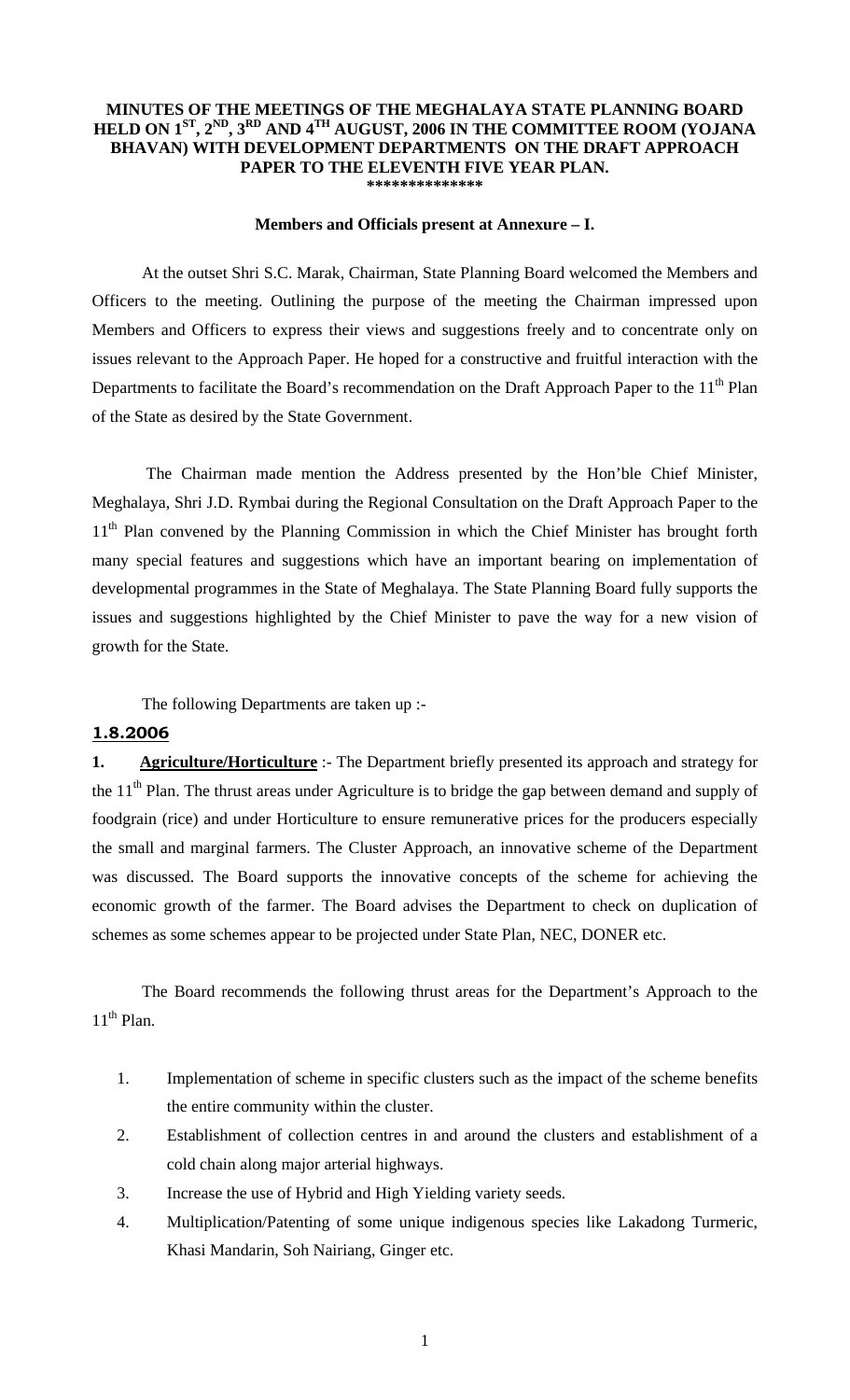- 5. Capture a viable and stable market for the horticulture/floriculture produce of the state to reach exportable levels within the  $11<sup>th</sup>$  Plan.
- 6. Privatisation of management of the departmental fruit Processing Units.
- 7. Standardise production techniques for different crops.

**(ii) Irrigation** :- Irrigation being the lifeline of agriculture, it development and meticulous management is the need of the hour. The Board therefore recommends that all steps should be taken to make better use of water resources in the state to increase the production levels during the  $11<sup>th</sup>$  Plan with special emphasis on –

- (i) Completion of ongoing scheme expeditiously.
- (ii) Building additional irrigation infrastructure.
- (iii) Participatory Irrigation Management through Water Users Association in each command area

**2. Animal Husbandry & Dairy Development** :- During discussions on the Department's approach and strategy to the  $11<sup>th</sup>$  Plan the Board emphasizes on attaining self sufficiency in production of meat milk and eggs. All support services should be directed towards materialization of this objective.

 The Board therefore recommends the following thrust areas for the Department's approach to the  $11<sup>th</sup>$  Plan.

- 1. Upgradation of all four Veterinary Hospitals and creation of 20 new Veterinary Dispensaries.
- 2. Setting up of 2 Base Piggery Breeding Farms in Garo Hills and Jaintia Hills Districts.
- 3. To set up Biological Protection Centre for production of Swine Fever Vaccine.
- 4. To set up a Livestock Development Board to augment livestock and dairy production.
- 5. To set up Rural Slaughter Houses to ensure good meat for consumption and reduce the need of transportation of live animals to urban areas.
- 6. To promote rural backyard poultry and piggery farming by a cluster approach.
- 7. To encourage processing of milk and milk product through cooperative efforts and private entrepreneurs.

**3. Fisheries** :- The Department have not been able to properly exploit and utilize the vast fishery resources in the state considering that fish production is only 5000 MT against the State's requirement of 11,000 MT annually. By adopting modern technology the Department has targetted fish production at 35.000 MT by the end of the  $11<sup>th</sup>$  Plan. Enquiring on the 1000 ponds scheme it was informed that the scheme has started in Khasi Hills, Jainti Hills and Ri-Bhoi Districts.

The Board recommends the following thrust areas on the Department's approach to the  $11<sup>th</sup>$ Plan.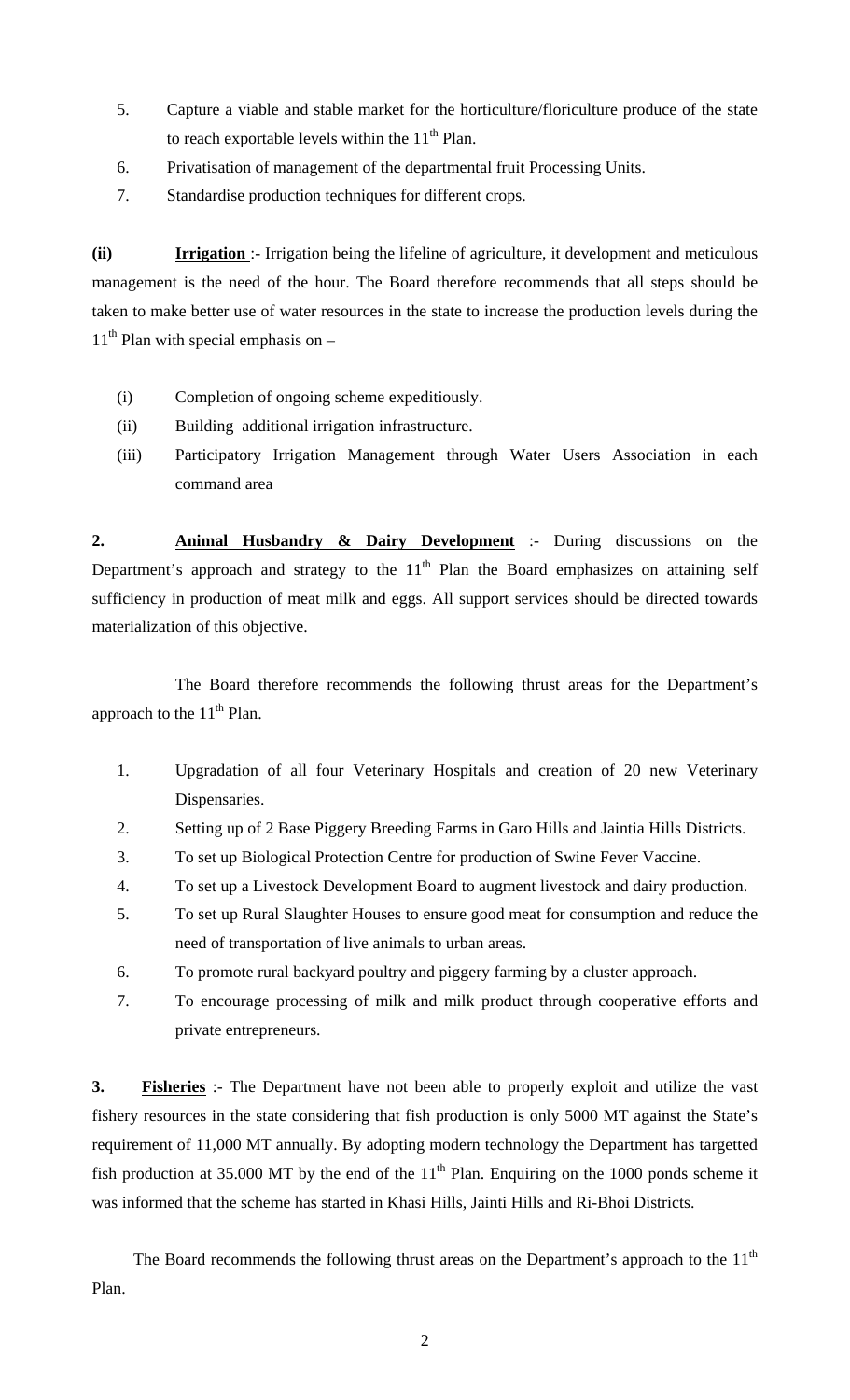- 1. To strengthen and restructure the existing organizational set up.
- 2. Satellite Mapping of water bodies in the state to have an idea of their potentiality for speedy implementation of the 1000 ponds scheme.
- 3. To intensify the extension service by educating the farmers on modern concept of fish culture.
- 4. To implement the two innovative schemes
	- (i) Culture and development of Mahaseer Fisheries and
	- (ii) Culture and breeding of ornamental fish.
	- (iii) To revive the C.S.Scheme of FFDA to augment fish production.

**4. Soil and Water Conservation** :- After a brief discussion on the Department's proposed strategies on the approach to the  $11<sup>th</sup>$  Plan the Board recommend as follows :-

- 1. Slopping Agricultural Land Technology (SALT) An integrated project envisaging a convergence of activities like health, irrigation, schools afforestation etc. to improve Jhum cultivation – To take up as a Pilot Project.
- 2. To take up Jatropha plantation on a large scale through the assistance of NOVOD Board (National Oilseeds and Vegetable oils Development Board).
- 3. Rain harvesting and water conservation works for improvement the environment of Cherrapunjee and surrounding areas.

**5. Power** :- Discussing on the present power scenario in the state it was learnt that Meghalaya is facing a huge power shortage through out the year which is in the range of 100-110 MW during high hydro season and 150-220 MW during lean season. The peak availability of power from the state projects is around 160-180 MW only against the peak demand of 390 MW.

 Regarding Transmission Schemes the existing transmission system in the state is very weak for which the state could not even draw its share from the Central Power Sector. The Central Power Share for the state is 132 MW but the MSEB could draw only 60-70 MW during peak hours due to the weak transmission system.

In view of above the Department proposes the following thrust areas during the  $11<sup>th</sup>$  Plan.

- 1. To complete on-going projects under Generation and Transmission schemes.
- 2. To implement 6 new schemes under Generation and 18 new schemes under Transmission Projects, and completion of the Ganol, Umtrew and Umngot Projects at the earliest during the  $11<sup>th</sup>$  Plan.
- 3. To maintain the Hydro-Thermal mix-Thermal Projects are required to avoid power shortage during the poor monsoon period.

The Board endorses the approach of the Department. However regarding 30% Equity Share by the Government the Board is of the view that this may affect the allocation of funds for other important Departments especially Agriculture and Allied Sector.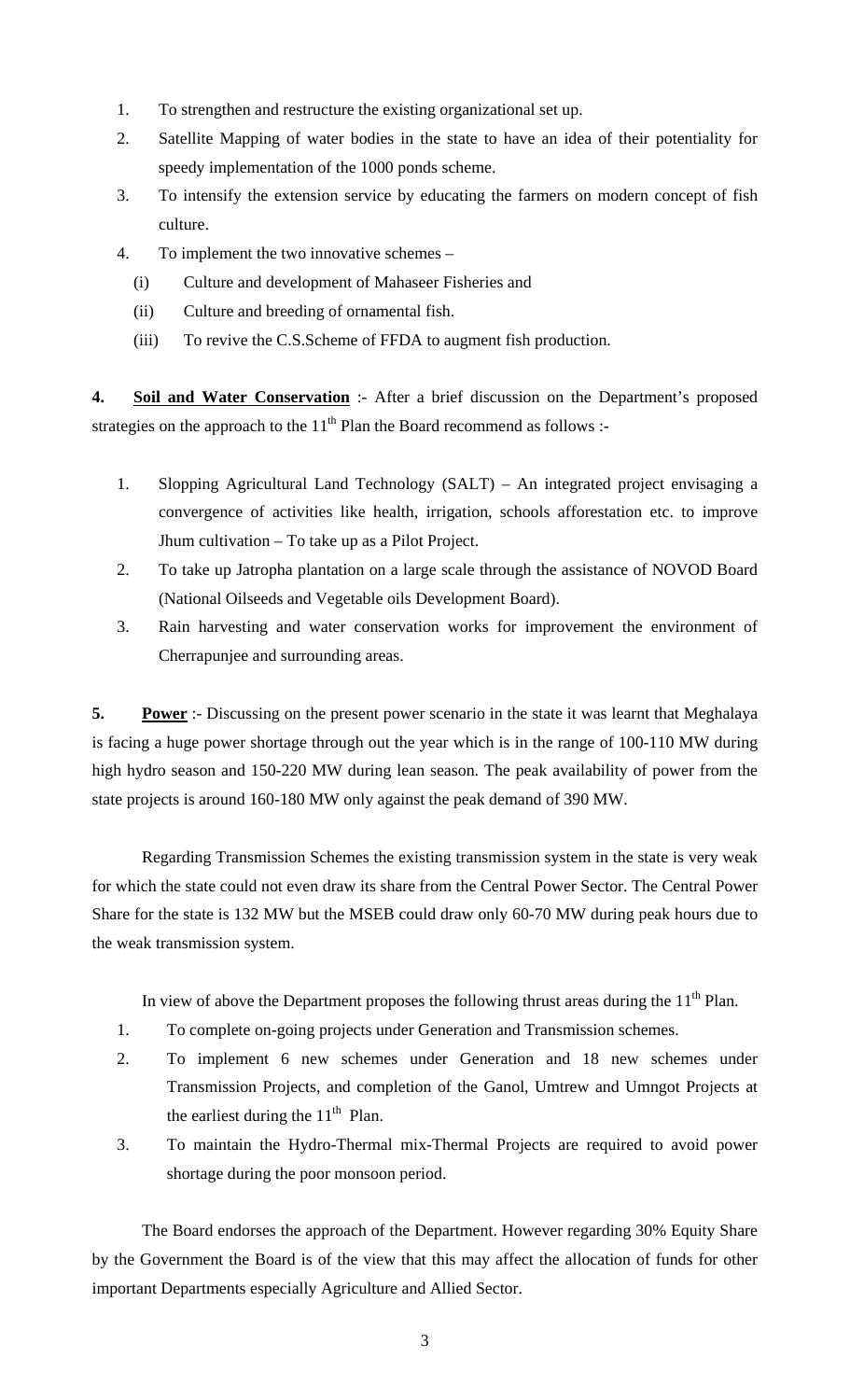**6. Forestry & Wildlife** :- During discussion it transpire that the activities of the Department has dampened due to decline of State Plan funds from year to year. Fund from Govt. of India is obtained under the Joint Management Scheme. No headway has been made under the Bamboo Sector although the Project was conceived five years back. At present the Department is tapping on bamboo charcoal which can be used in the ferro alloy industry in the State. 4 Nos. charcoal kiln units has been installed.

The thrust areas of the Department for the  $11<sup>th</sup>$  Plan are :-

- 1. Increasing the density of forest in the state as only 158 Km2 is very dense forest out of 16,893 Km2 forest cover in the state.
- 2. Develop the Bamboo Sector by setting up large model plantations of bamboo as well as assist bamboo cultivation as agro-forestry.
- 3. Strengthen the protection mechanism of reserved forests and other protected forest.
- 4. Develop the Medicinal Plants Sector. There is great potential for growing medicinal plants due to wild biodiversity available and existence of local traditions and culture of ethnic medicines.

Rejuvenate the Forest Development Corporation of Meghalaya Ltd. and involve it in new forest-based projects like bamboo and medicinal plants sectors.

The Board endorses the approach of the Department.

**7. Education** :- During discussions the Board expresses concern over high drop out rates and percentage of untrained teachers in the state. Enquiring on Mid-Day Meal Programme it was informed that the Department would be able to provide a more decent meal to the children as Govt. of India has agreed to raise the conversion cost to Rs.2.00 per child per day. After discussing the schemes of the Department at length the Board recommended the following proposed thrust areas envisaged for the  $11<sup>th</sup>$  Plan.

- 1. To achieve 100% enrolment at the Elementary Stage and to provide satisfactory quality education through the various interventions under SSA.
- 2. To ensure quality training teachers both pre-service and in service to raise the percentage of trained teachers to 95% at the Elementary State.
- 3. To raise the salary of Primary Teachers from Rs.1000 Rs. 3000.
- 4. Improvement of infrastructure.
- 5. Step up the support to the community for implementation of the Mid-Day Meal Programme.

## **2.8.2006**

**8. PHE** :- During discussions on the thrust areas of the 11<sup>th</sup> Plan as envisaged by the Department the Board enquired on the action of the State Pollution Board regarding water pollution. It was informed that the MSPCB is taking up monitoring the water bodies in the state and at present has completed study of the Wah Umkhrah in Shillong. On Protection of Catchment area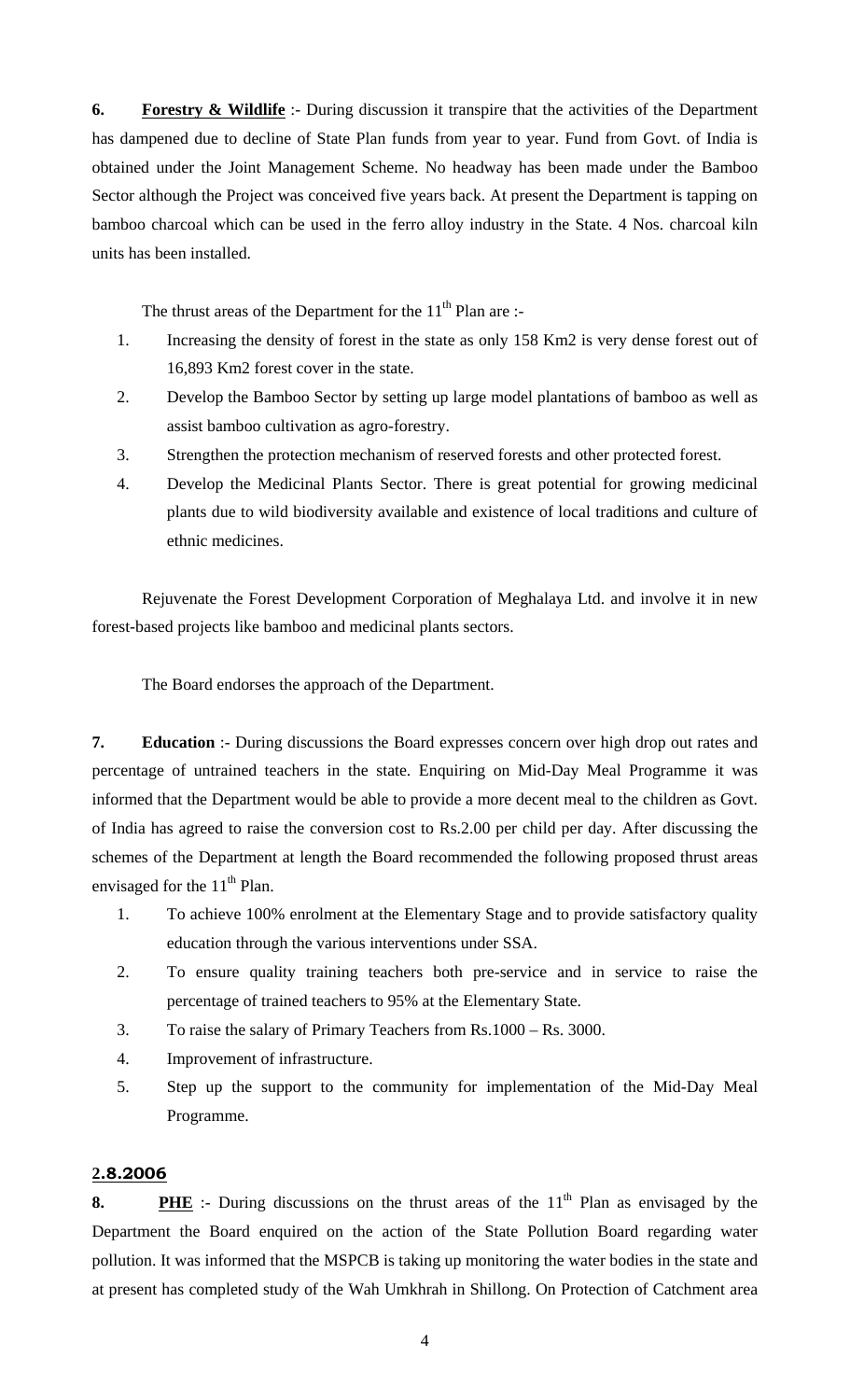it was assured to take up the matter with Forest Department and submit a note to State Planning Board.

 The Board recommends the following thrust areas on the Department's approach to the  $11<sup>th</sup>$  Plan.

- 1. To complete all spill over water supply schemes within the  $1<sup>st</sup>$  3 years of the  $11<sup>th</sup>$  Plan.
- 2. 100% coverage of all rural habitations.
- 3. To implement the Shillong Sewerage Scheme with JNNURM funding/ADB assistance.
- 4. To provide sanitation facilities to 50% rural habitations.

**9. Community & Rural Development** :- Reduction of poverty ratio and improvement of social and economic condition of rural poor remains to be a major task of the Department in the  $11<sup>th</sup>$  Plan period. The implementation of schemes during the  $10<sup>th</sup>$  Plan is in a slow pace as state share is available only at the fag end of the financial year for matching contribution. Due to ways and means position the Department desires that the sharing pattern be changed from 70: 25 to 90:10 ratio.

 The Meghalaya Rural Employment Guarantee Scheme has started implementing in 2 districts of the State, West Garo Hills and South Garo Hills. On Public and Private partnership different Committees were set up for different programmes as a substitution to the Panchayat Raj System. A special livelihood project is being implemented through the MRDS in all districts of the state.

 The Board recommends the proposed approach/strategy submitted by the Department with special attention to (i) provide Rs.1 crore for each MLA under the SWRP scheme and (ii) strengthening of CD normal schemes.

**10. Sericulture & Weaving** :- The Department has vast potential for generating self employment in the rural areas. To boost up the Sericulture and Weaving industry in the State the Board recommends the following thrust areas for the  $11<sup>th</sup>$  Plan.

- 1. To increase the area of plantation at the farmer's level and organize a cluster approach.
- 2. Setting up of mini-cocoon markets in 5 district of the state.
- 3. To integrate with DRDAs and MRDS for financial support for implementation of Rural Development Schemes. Under Handloom Sector (i) Setting up of common showroom for selling of fabrics. (ii) To develop Website to showcase the product. (iii) To set up a mini yarn bank in the State. (iv) To provide self employment for educated unemployed youth for setting up of Handloom Enterprise.

**11. Tourism** :- The Department is making a positive approach regarding proposal to construction 4 cottages in Nongkhnum Island and creation of additional infrastructure and tourist attraction in the Umiam Lake Complex. For works at Umiam tender has been floated by ITDC. In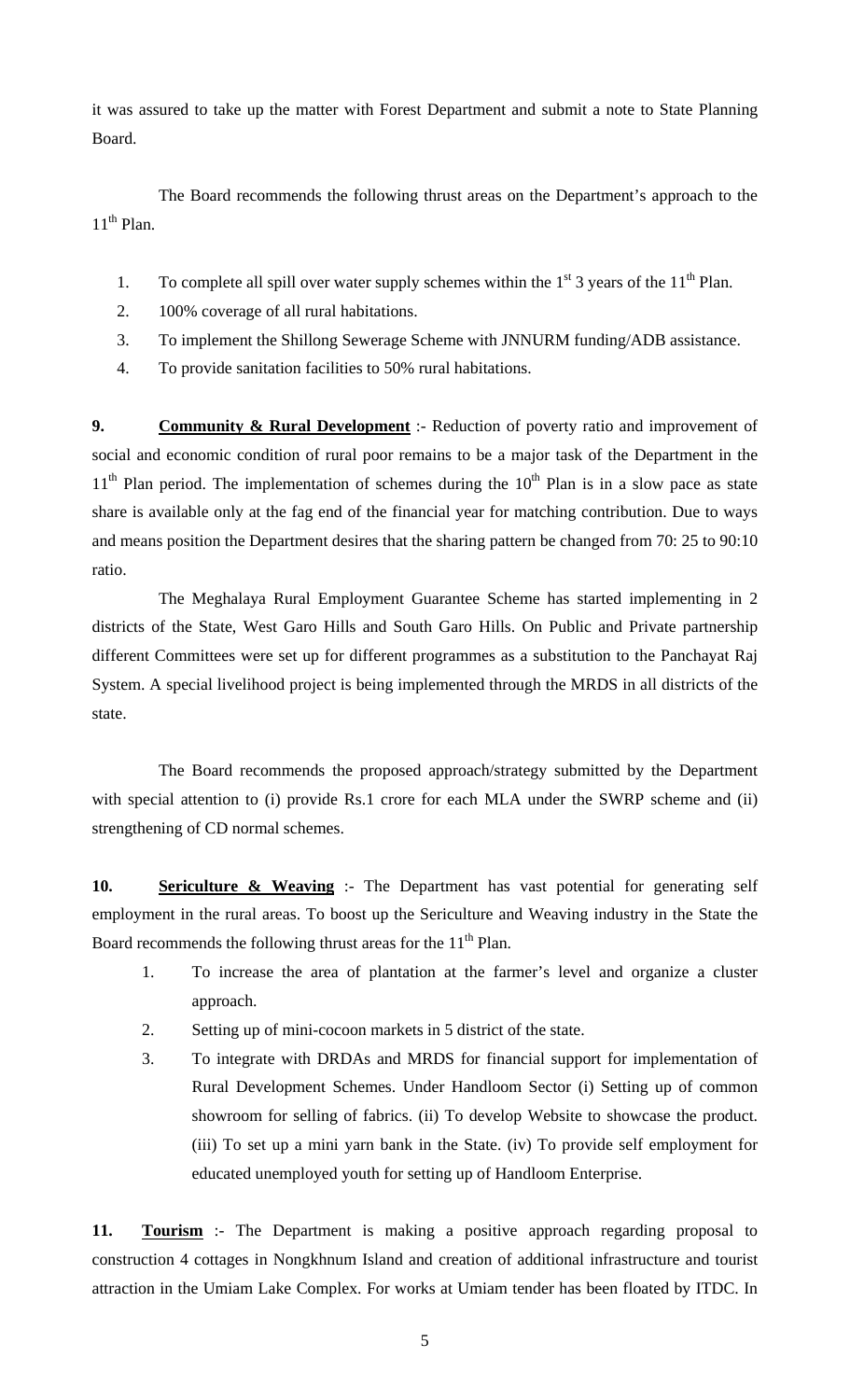Garo Hills Destination Tura and development of Chisobibra in Williamnagar are some of the schemes proposed to be taken up.

 After a brief discussion the Board endorses the following strategies of the Department in its approach to the  $11<sup>th</sup>$  Plan.

- 1. Highlighting tourism as a vehicle for generating awareness and understanding about the environmental, economic and social dimensions of tourism.
- 2. Creation of employment avenues-direct employment opportunities for local educated unemployed youths and local entrepreneurs, and indirect economic benefits for local community at large.
- 3. Creating remunerative sustainable assets with local participation capitalizing on local skills and resources.
- 4. Upgradation of socio economic status-through development of local entrepreneurship in managing tourism assets.
- 5. Defining effective management approaches for such partnership-through constituting of a project management committee with the government, specialized agency and community as equal partners to facilitate participatory planning for sustainable rural tourism
- 6. Enhancing conservation education-to sensitized students as well as general community at large towards the importance of conservation of both natural and cultural assets of the region.

**12. Information Technology** :- In view that Information Technology Industry in the state is in its nascent stage and a comprehensive study is necessary to simultaneously address the various issues involved the Board recommends the following thrust areas for the Department's approach to the  $11<sup>th</sup>$  Plan.

- 1. To build up core Information Technology infrastructure in the state viz., State Data Centre (SDC) State Wide Area Network (SWAN) and Common Services Centre (CSC).
- 2. Promote Meghalaya as a destination for Information Technology investment with focus on creation of jobs through ICT within the State.
- 3. To keep open options of Public Private Partnership (PPP).
- 4. Building up of skill sets and capabilities among the youths as well as teaching institutions to create an adequate pool of employee personnel.

**13. Health & Family Welfare** :- During the course of discussions it transpires that the target of the Department is to make people more healthy by the end of the  $11<sup>th</sup>$  Plan. The main problem which the Department is facing is shortage of doctors and specialists to man the CHCs/PHCs. The Department is proposing to appoint more doctors on contract basis to boost the people's confidence by making CHCs/PHCs Referral Units.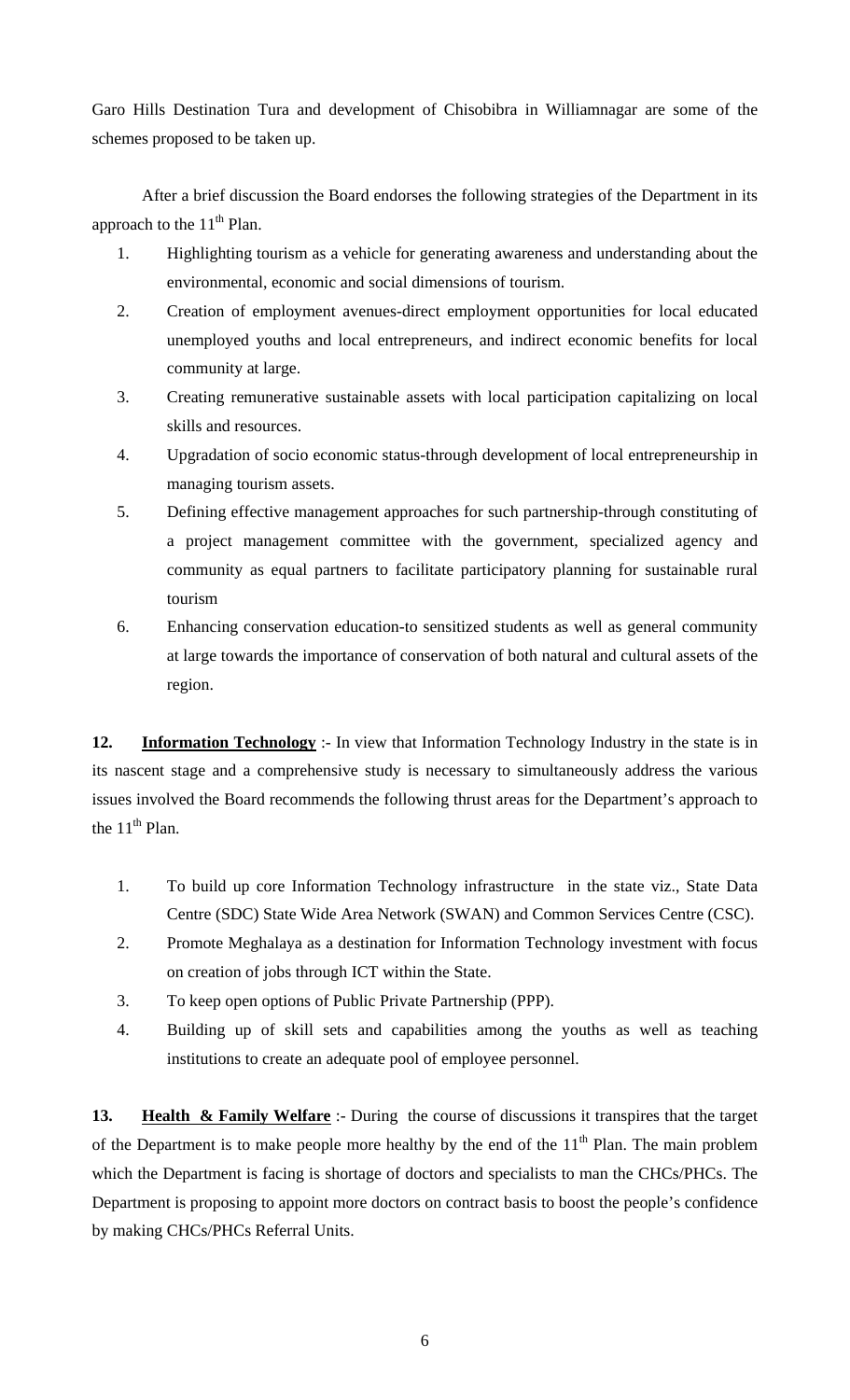The development strategies proposed by the Department for its approach to the  $11<sup>th</sup>$  Plan are

- 1. Achieve the goals set for various health parameters under NRHM.
- 2. Strengthen Public health infrastructure.
- 3. Improve professionalisation of health service delivery.
- 4. Improve convergence of activities of various sectors of Government.
- 5. Increase Public Private Partnership.
- 6. Improve monitoring, accountability and transparency of the system.
- 7. Popularisation of alternative medicine systems like AYUSH.
- 8. Ensure access to essential drugs in public health systems.

 After a brief discussion on the above strategies the Board recommends the approach of the Department for the  $11<sup>th</sup>$  Plan. Further the Board recommended (i) Completion of all spill over schemes during the first 2 years of the  $11<sup>th</sup>$  Plan before taking up new construction scheme with the exception of Sub-Centres in which new scheme have to be taken up to some extent. (ii) To intensify Malaria Preventive Measures especially in rural areas.

**14. Transport**:- The Department proposes for continuation of the existing schemes during the 11<sup>th</sup> Plan. The schemes of the Department are discussed at length and the Board recommends the following thrust areas for the  $11<sup>th</sup>$  Plan.

- 1. An innovative scheme for subsidized school buses to be extended to selected schools per year at 50% of the cost of chassis to ease the traffic problems in Shillong city.
- 2. To upgrade the process of computerization in order to achieve the optimum connectivity for implementation of smart card in Driving Licence, High security Registration Plate, Issue of Permits etc.
- 3. Convergences of activities with other Departments for setting up Joint Check Gate at the Entry and Exit Points of the state.
- 4. Construction of Helipad in Shillong, upgradation of Umroi Airport and upgradation and completion of Baljek Airport.

Commenting on the functioning of the MTC which is still running at a loss the Board stressed upon an all out effort at all levels to make the MTC a self sustained body by the end of the  $11<sup>th</sup>$  Plan.

**15. PWD (Roads & Buildings)** :- The road density in Meghalaya is about 35-95 Kms/100 Sq Km which is very much below the national road density of about 100 Kms/100 Sq.Km. Enquiring on the bank of sanction of road schemes it is informed that anticipating that there will be no sanction of new schemes in the last year of the Plan period the total no of schemes that will spill over to the  $11<sup>th</sup>$  Plan is 1507 with a bank of sanction amounting to Rs.638.32 crores.

As such the Board fully endorses the Department's Approach to the  $11<sup>th</sup>$  Plan as follows:-

1. The first priority is to complete all the spilled over schemes costing Rs.638.32 crores.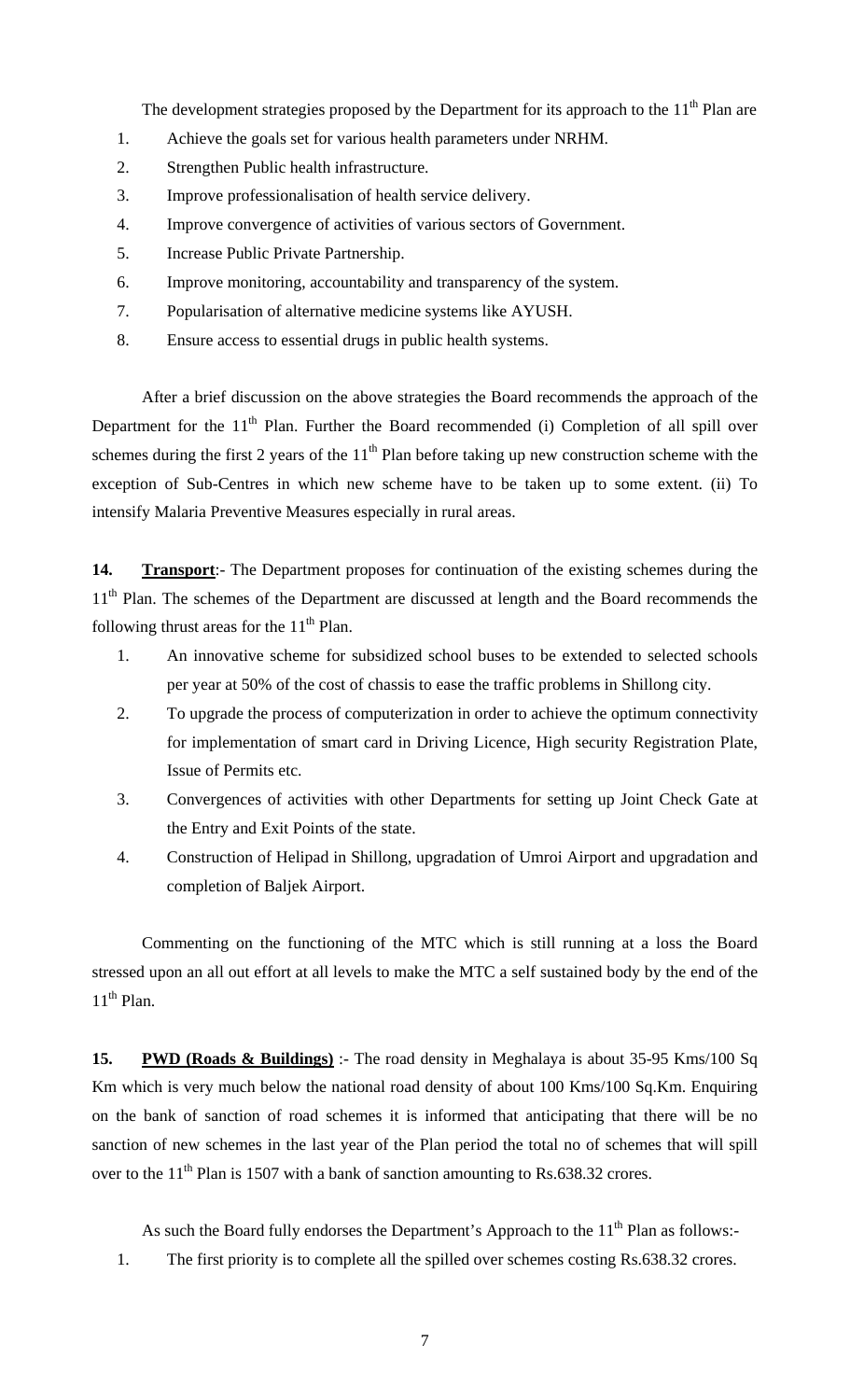- 2. Secondly to take up new roads and bridges projects of economic importance and high traffic intensity.
	- (ii) Medium Irrigation and Flood Control :- The Board endorses the approach of the Department for the  $11<sup>th</sup>$  Plan.
- 1. To complete all spill over schemes.
- 2. To complete the Rongai Valley Medium Irrigation Project.

 The Board further recommended that all spill over schemes under PWD (Buildings) should be completed within the  $11<sup>th</sup>$  Plan period.

## **3.8.2006**

**16. Sports & Youth Affairs** :- It appears that due to fund constraints there is lack of standard facilities for sports activity in the state. There are only 16 coaches for 7 disciplines. 3 districts are without coaches. On construction of stadium it was informed that all districts are covered with theexception of Baghmara. The stadiums are in different stages of implementation. Regarding establishment of sports school the idea of tapping talent in the already organized institutions may also be examined.

The Board recommends the following thrust areas for the Department's approach to the  $11<sup>th</sup>$ Plan.

- 1. Completion of all spill over schemes.
- 2. Development of infrastructure.
- 3. Strengthening of voluntary organizations.
- 4. Strengthening of sports activities.
- 5. Provision of quality coaches for all disciplines.

**17. Social Welfare** :- The emphasis is to bring tranquility, social and economic development of women, children, disabled and juvenile delinquents, old and aged. This requires optimization of available resources with strategic planning through the Department and convergence of approaches with other Departments and NGOs.

 The SNP in urban areas operates in 63 centres covering 13200 beneficiaries. It is proposed to cover 1000 beneficiaries during the  $11<sup>th</sup>$  Plan. In the rural areas the SNP is proposed to cover 3,22,818 beneficiaries for the 39 ICDS Projects. 19 more Anganwadi Centres and 4 urban ICDS Projects 2 in Shillong and 2 in Tura are proposed during the  $11<sup>th</sup>$  Plan.

 The Board recommends (i) Strengthening of the Village Co-ordination Committee (ii) Infrastructure Development of Anganwadi Centres.

**18. Urban Development** :- The Department apprises the Board of 3 new schemes under Central assistance (90:10 ratio) to improve urban infrastructure and governance and basic services. On the New Shillong Township acquisition of 150 hectares of land is under process in addition to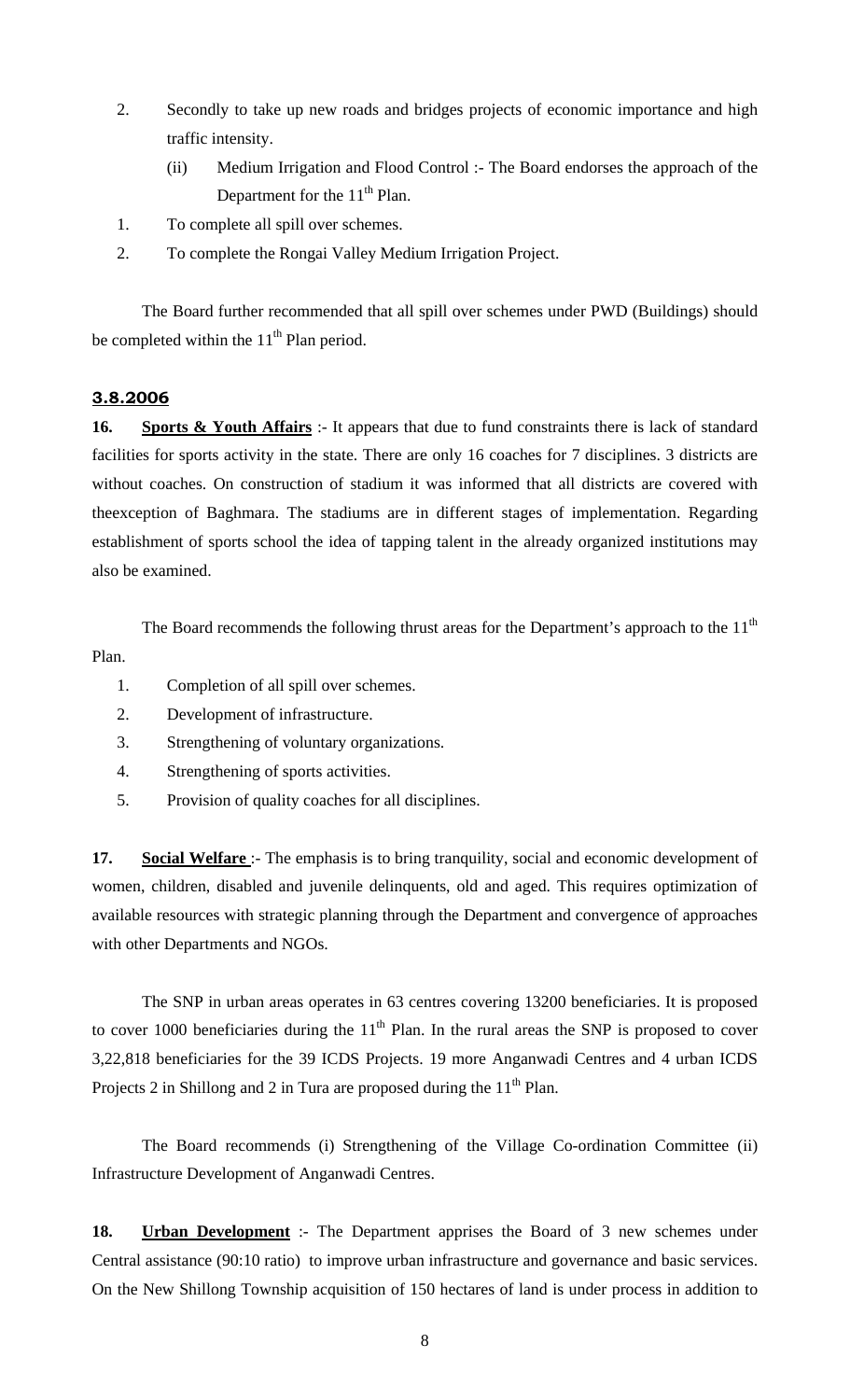250 hectares acquired earlier. The Department has engaged consultancy for preparation of Detailed Project Reports for roads, power infrastructure etc. Funds are to be raised from various sources including NLCPR, market borrowings and also from Public Private Partnership in select areas. On annual assessment of property/holdings in Municipal areas, an Annual Assessment Committee has been set up and its report will be completed next year.

The Board recommends the following thrust areas in the Departments Approach.

- 1. To provide the desired level of civic amenities in the urban areas.
- 2. To acquire more and more land and enhance action for setting up of the New Shillong Township.
- 3. To increase fund mobilisation for urban development.
- 4. Private Sector participation for development management and financing of urban infrastructure.

**19. Border Areas Development** :- After a brief discussion on the strategies of the Department for the  $11<sup>th</sup>$  Plan the Board recommends the following thrust areas.

- 1. To concentrate on infrastructure development and employment generation activities.
- 2. Encourage tourism related activities and fruit processing units.
- 3. Tocreate/develop infrastructure in the Land Custom Stations of Borsora, Dawki and Borsora for international trade with Bangladesh.
- 4. Resumption of Border Trade with Bangladesh. In view of O-Import, from Bangladesh the Bangladesh Government may not be too keen to resume border trade. Infrastructure in Bangladesh may be taken up by Govt. of India as done in Myanmar.

**20. Industries** – During discussions it transpires that availability of power is a major constraint in setting up of industries. The Department is trying to encourage able Industries to set up Captive Power Plants (Thermal) in Byrnihat and supply it to the neighbouring units. While discussing agrobased industries the Hon'ble Member Shri A.H.Scott Lyngdoh suggested for using indigenous fruits and local available potato for manufacture of vodka and wine to help the farmers. This may be examined by the Department. The Board suggested for doing away with industries which are not operative.

 Based upon industrial opportunities and potential available in the state the Board recommends the following thrust areas for promotion and development of industries.

- 1. Agro-Based Industries with special attention to Food Processing and Sericulture and Weaving activities.
- 2. Meat Processing Industries.
- 3. Mineral Based Industries.
- 4. Cluster Development scheme to help rural population earn sustainable income in their place of living.
- 5. Promotion of traditional industries.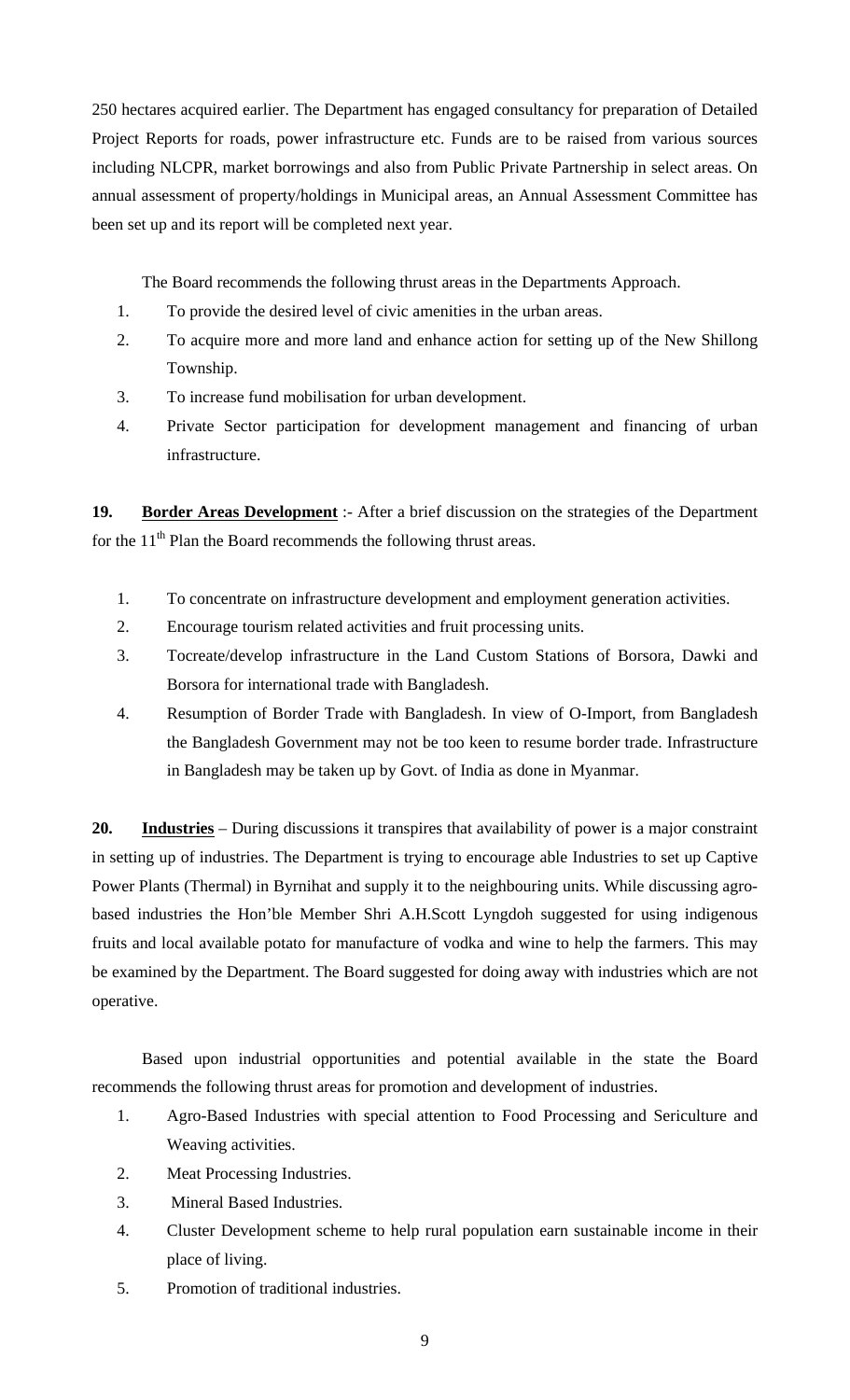**21. Mining & Geology** :- Highlighting the schemes of the Department it is informed that the schemes of the  $10^{th}$  Plan will be continued during the  $11^{th}$  Plan by creating additional infrastructure on man power and sophisticated machineries effective decentralization and resource mobilization.

After a brief discussion the Board recommended the following thrust areas for the  $11<sup>th</sup>$  Plan.

- 1. To create awareness and educate the people to conduct mining scientifically.
- 2. Installation of electronic weighbridges in different outlets of the State. Priority to be given to installation of 3 weighbriges at Dainabubi, Garo Hills, Umkiang Jaintia Hills and Byrnihat, Ri-Bhoi.
- 3. Survey and mapping of various mineral deposits and evaluate potential of minerals within the state by remote sensing technique.
- 4. To set up mineral based industries in the state and for this to work out a Mining Policy in convergence with Industries Department.

**22**. **Employment & Training** :- Discussing on the priorities and strategies of the Department during the  $11<sup>th</sup>$  Plan the Board recommended the following thrust areas for the  $11<sup>th</sup>$  Plan.

- 1. To gear up all areas of activity not only for students/individuals to secure jobs but to venture into self employment and employ others as well.
- 2. To introduce more trades in the Vocational Training Centres to cater to the organized sector and also un-organised sector outside NCVT.
- 3. Development/Creation of Industrial Training Institutes into Centres of Excellence with more autonomy to make the Training Institutes more accountable and feasible.

23. Arts & Culture :- The main activities under the Arts & Culture Sector relates to preservation, conservation, promotion and protection of the rich cultural heritage of the people of the State. Emphasis is given to the encouragement of cultural activities through voluntary organizations, research activities, enrich collection of Museum exhibits, collection of documents in Archives, etc. The preservation of cultural activities are also being encouraged through the local MLAs in all the constituencies of the State, and in the field of performing Arts, dance, music and drama specially in traditional forms as well as contemporary activities are also being encouraged.

The thrust areas during the  $11<sup>th</sup>$  Plan is to intensify the Department's activities in (i) giving financial assistance towards various programmes such as holding of seminars, dance competitions, songs and drama competitions music, etc. (ii) development of manpower in various branches for smooth functioning and implementation of schemes. The Branches like Institute of Culture, Archaeology, Museum, Libraries and Research wings are needed to be streamlined with adequate manpower.

The Board endorses the thrust areas specified by the Department for the  $11<sup>th</sup>$  Plan.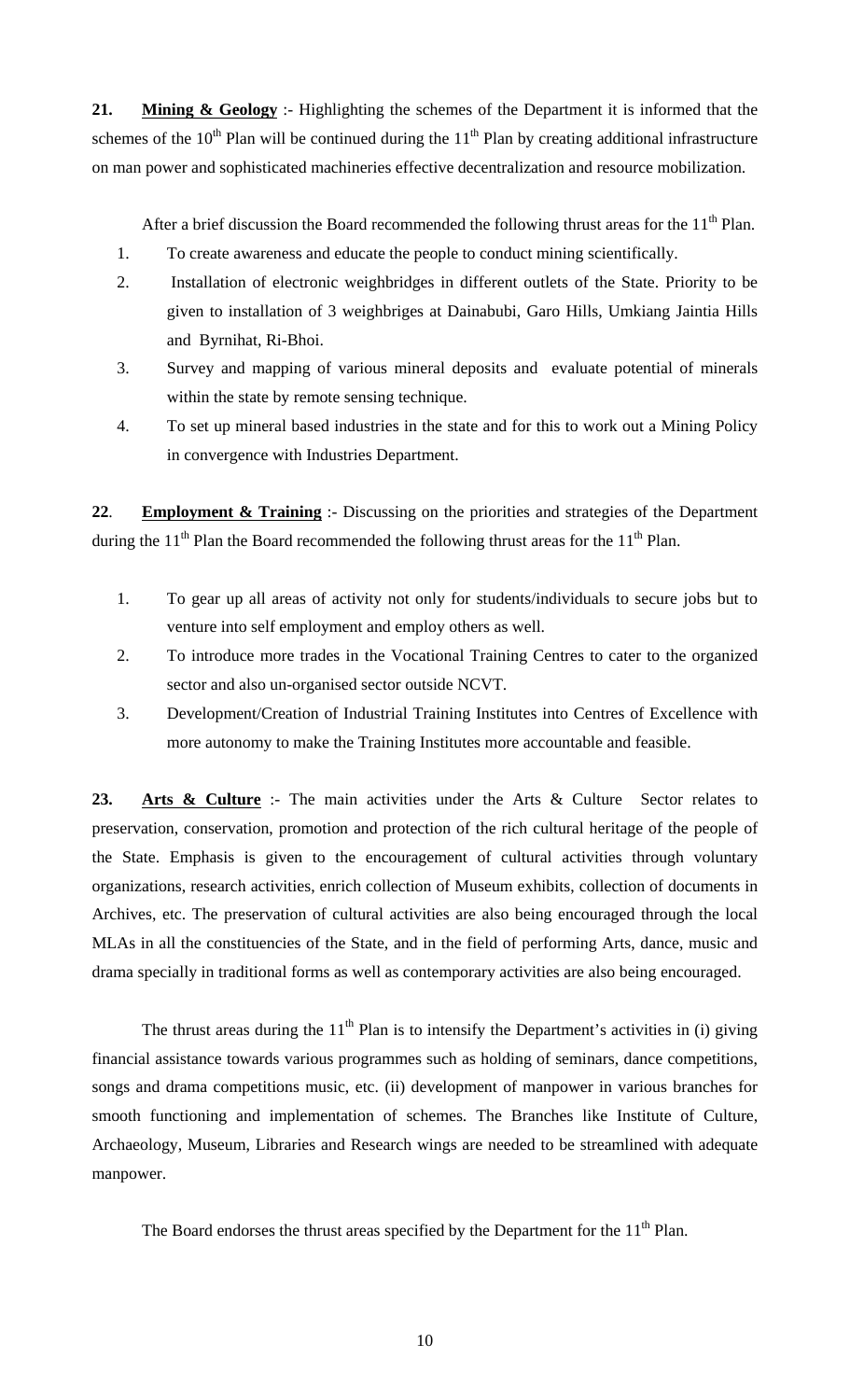**24. Printing & Stationery** :- Discussing on the Department's objectives for the 11<sup>th</sup> Plan the Board endorses the view of the Department for improving the standard of the Govt. Press to the upto-date status. Modern technology and costly machineries are required by the Department. The Principal Secretary, Planning Department, Shri J.M. Mauskar advises the Department to examine the possibility of making the Govt. Press an earning centre as the Central Govt. Press in New Delhi.

The Board recommends the following thrust areas for the  $11<sup>th</sup>$  Plan.

- 1. Procurement of modern printing machineries for the presses at Shillong and Tura.
- 2. Construction of additional office Building at Govt. Branch Press, Tura.
- 3. Training of Officers and staff to upgrade the standard of Printing.

25. **Labour Welfare:**- The trhust of the 11<sup>th</sup> Five Year Plan as proposed by the Department will be laid on improvement in Industrial relations and promote productivity among workers formulation of appropriate wage policy; focusing the problems of child labour, the contract labour, bonded labour, women labour and other unorganized labour; providing social security cover to the unorganized workers including the landless agricultural labour. Implementation of Labour Welfare Schemes, review of labour laws in tune with the present economic liberalization and creation and strengthening of the enforcement machinery for better implementation of various labour laws.

The Board endorses the approach of the Department to the  $11<sup>th</sup>$  Plan.

# **4.8.2006**

**26. Information & Public Relations** :- Making information easily accessible to the public particularly at the grassroots level, the Department continues to play a significance role in projecting, promoting and publicizing on various schemes, projects and developmental activities undertaken by different Departments. Disseminating information has assumed greater significance. Lack of manpower and non-availability of office building are the problems faced by the Department.

After a brief discussion the Board recommends the following thrust areas.

- 1. To organize awareness campaign, workshop etc. especially in the district, bring out booklets CDs etc on Right to Information Act and creation of posts to man Meghalaya Information Commission.
- 2. To encourage Public Private Participation by outsourcing Mass Media specialists in the production of films etc.
- 3. Hoardings in prime locations both inside and outside the state to project tourism potentiality of the State.
- 4. To streamline functioning of fixed loudspeakers System in all the District and Sub-Divisional headquarters in the state

**27. General Housing** :- The thrust is on provision of housing facilities to the Economically Weaker Section and Low Income Group particularly in the rural areas.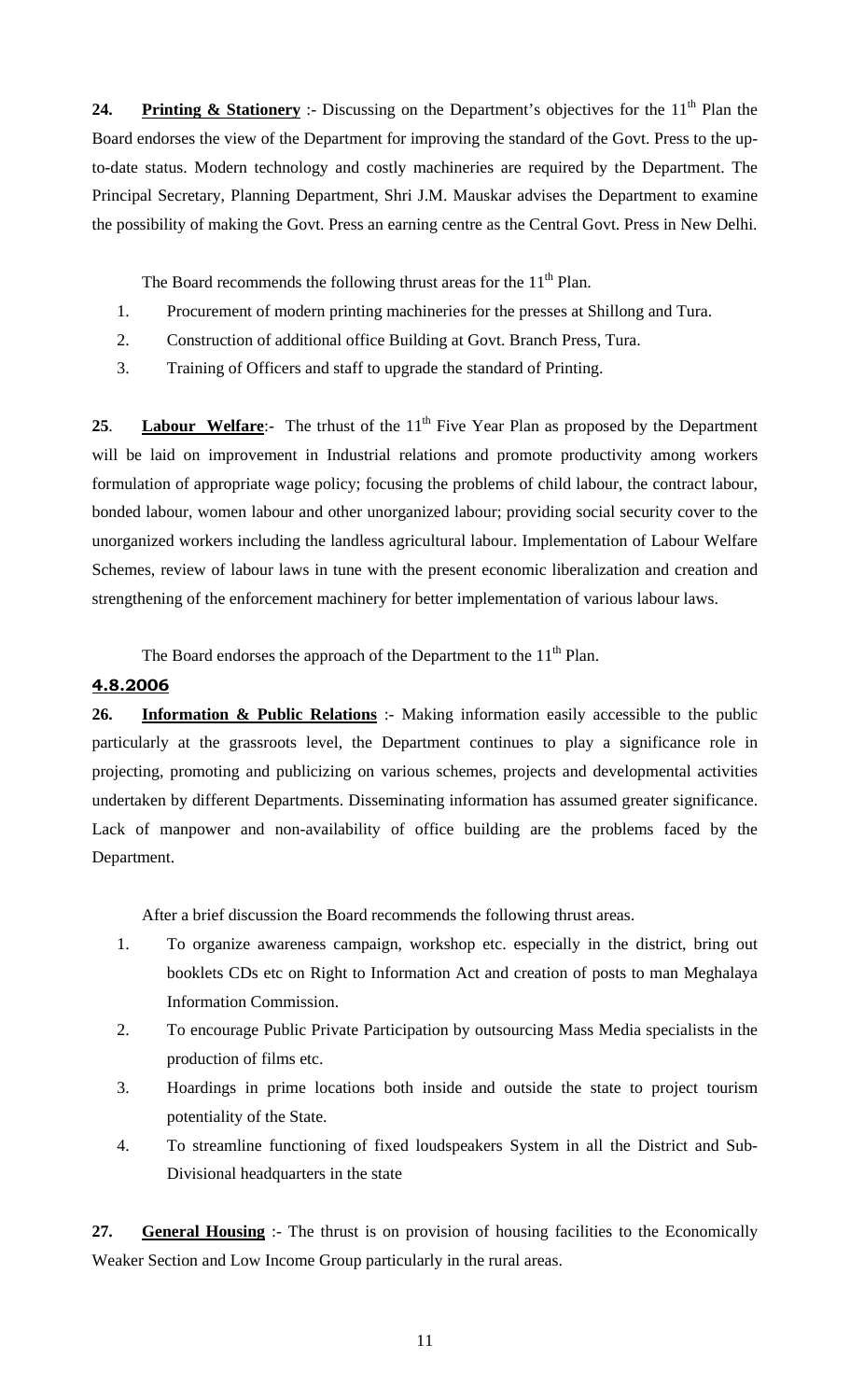The Board enquired on the cluster of houses at Nongmynsong, which the Department stated that out of 100 Nos. only 50 Nos. are still fit for occupation. The Night Shelter constructed in Williamnagar is very useful especially to the poor villagers. It is proposed to take up the scheme for other districts also. The Board recommends continuance of all Housing Schemes during the  $11<sup>th</sup>$ Plan with special emphasis on.

- 1. To help every houseless family to own an affordable shelter.
- 2. To encourage people to build and improve their own houses by providing assistance.
- 3. To promote renovation, upgradation of existing houses.
- 4. Houses to be constructed in a cluster in selected locations. To be allotted to deserving beneficiaries on hire purchase basis.

**28. Weights & Measures** :- The Board recommended on creating awareness among the public/consumers on functions of the Department by interaction with NGOs.

**29. Cooperation** :- Two main components under this sector Managerial Subsidy and Share Capital Contribution. There are a total of 1197 Cooperative Societies in the State out of which 1003 are functional. The Board observed that in Meghalaya some people/community are more enterprising than others. The Department should take initiative to create more awareness in order to have more exposure to the Cooperative movement by all sections of the community.

The Board recommends the following thrust areas for the  $11<sup>th</sup>$  Plan.

- 1. Co-operatives to be oriented as micro business enterprise and nucleus of rural development.
- 2. Improving managerial skill and bringing professionalism in all aspects of Co-operation.
- 3. Securing active participation and involvement of SHGs and traditional village institutions.
- 4. Strengthening and revitalization of Co-operative credit structure.
- 5. Development and strengthening of marketing network at the grassroots level.
- 6. Co-operatives be given preference as beneficiary organization in implementation of plans and programmes of other development Departments.

**30. Police Housing** :- In the approach to the Eleventh Five Year Plan, emphasis is on achieving at least 80% of the level of Housing satisfaction especially for L/S and U/S quarters and construction of Administrative building in the various districts. The Police Department plays an important role in the society by way of providing safety and security to the citizens of the State thereby improving the social life of the people and paves the way for uninterrupted development to the state. As such it is proposed to provide the important basic needs to its personnel especially in the fields of housing accommodation by the end of the Eleventh Five Year Plan period.

The Board endorses the Approach of the Department.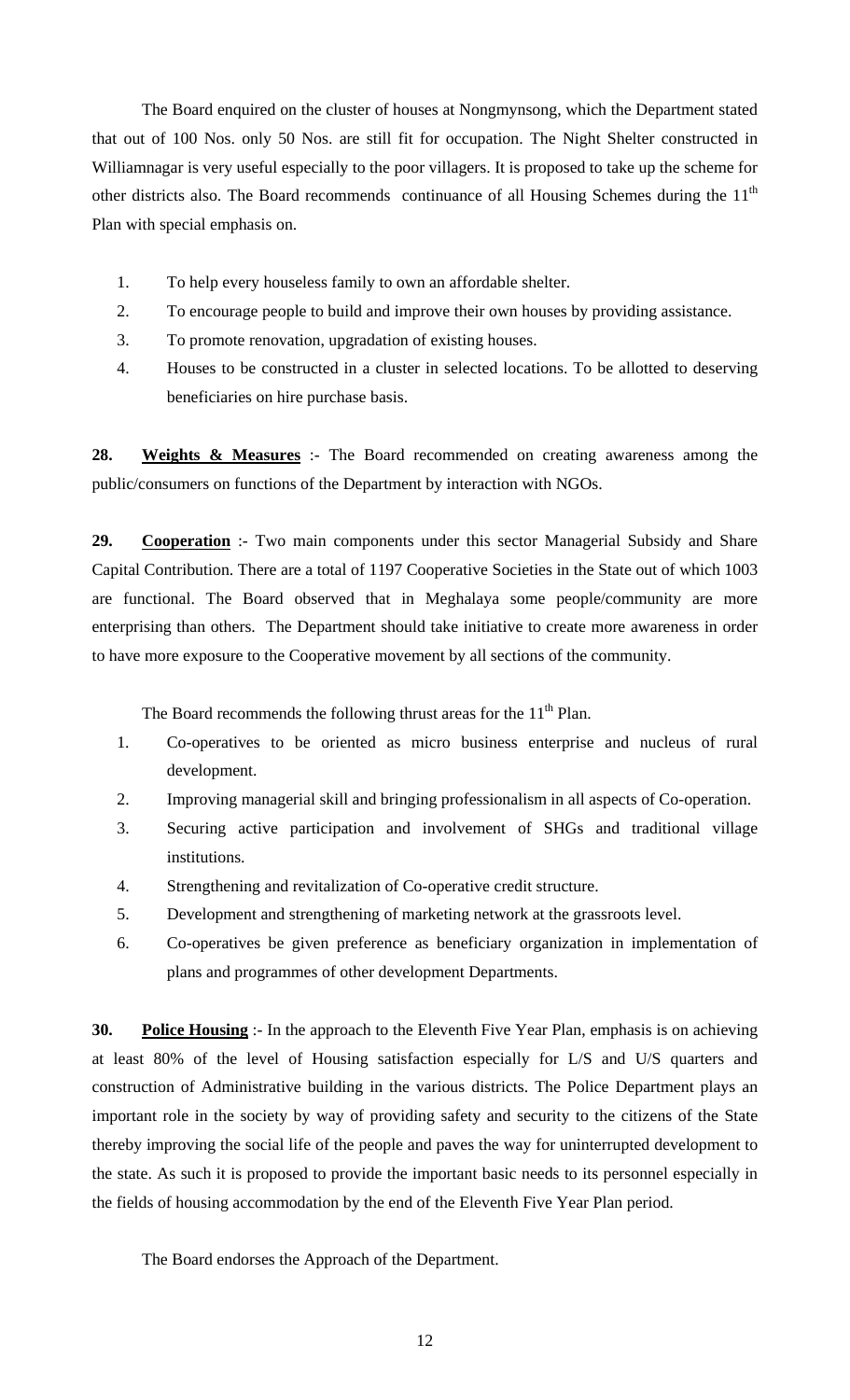(i) **Fire Service** :- Fire fighting and protection measures need all round improvement to reap the fruits of socio-economic development and production and as such, the availability of a professionally equipped and highly trained Fire and Emergency Service is imperative. The thrust areas envisaged by the Department are as follows :-

- 1. Strengthening of manpower.
- 2. To procure more modernized equipments and appliances.
- 3. Purchase of 1(one) No Revolver/Van, 2 Nos Foam Tender etc.
- 4. To improve accommodation infrastructure. Only 112 personnel have accommodation facilities against the sanctioned strength of 881.

The Board endorses the approach of the Department.

(ii) **Jails** :- The main thrust of the  $11<sup>th</sup>$  Plan is to implement new schemes like purchase of vehicles, uniforms security system and also to create posts in various categories in the Inspectorate as well as in the District level. Computerisation is also very essential in order to enable the Department to cope with various correctional programmes. A separate building for the Inspectorate is of utmost importance for the smooth functioning of the official works.

 The Board endorses the approach of the Department and laid stress on (i) completion of Phase I & II of the Shillong Jails by the  $11<sup>th</sup>$  Plan (ii) Strengthening of manpower and (iii) Strengthening of Security System in Jails.

**31. Home Guard and Civil Defence** :- The function of the Department is to train youths in areas of minimising damage in time of calamities, give moral support to the people and to assist the police in law and order situations during disturbances. The Department may be seen as a human resources development organization and also as an employment generation organization. The Department informed that the land is available for its District Offices at Jowai, Shillong and Tura but so far construction works cannot be started due to non-availability of funds Additional Central Assistance has been provided for construction of the Home Guard and Civil Defence Complex at Mawdiangdiang, Shillong which is nearing completion.

 The Board recommends for provision of funds under State Plan for construction of the District Offices during the  $11<sup>th</sup>$  Plan period.

**32. Land Records & Surveys** :- Cadastral Survey has not made any headway in the State with the exception of Garo Hills. Under Government lands in Shillong and Williamnagar the survey is in its final stage of completion. Department to take up digitization and computerization of the documents. 2 departmental officers are sent for training outside the state in the field of satellite mapping, identification and demarcation. Presently the response for cadastral survey is becoming better in West Khasi Hills.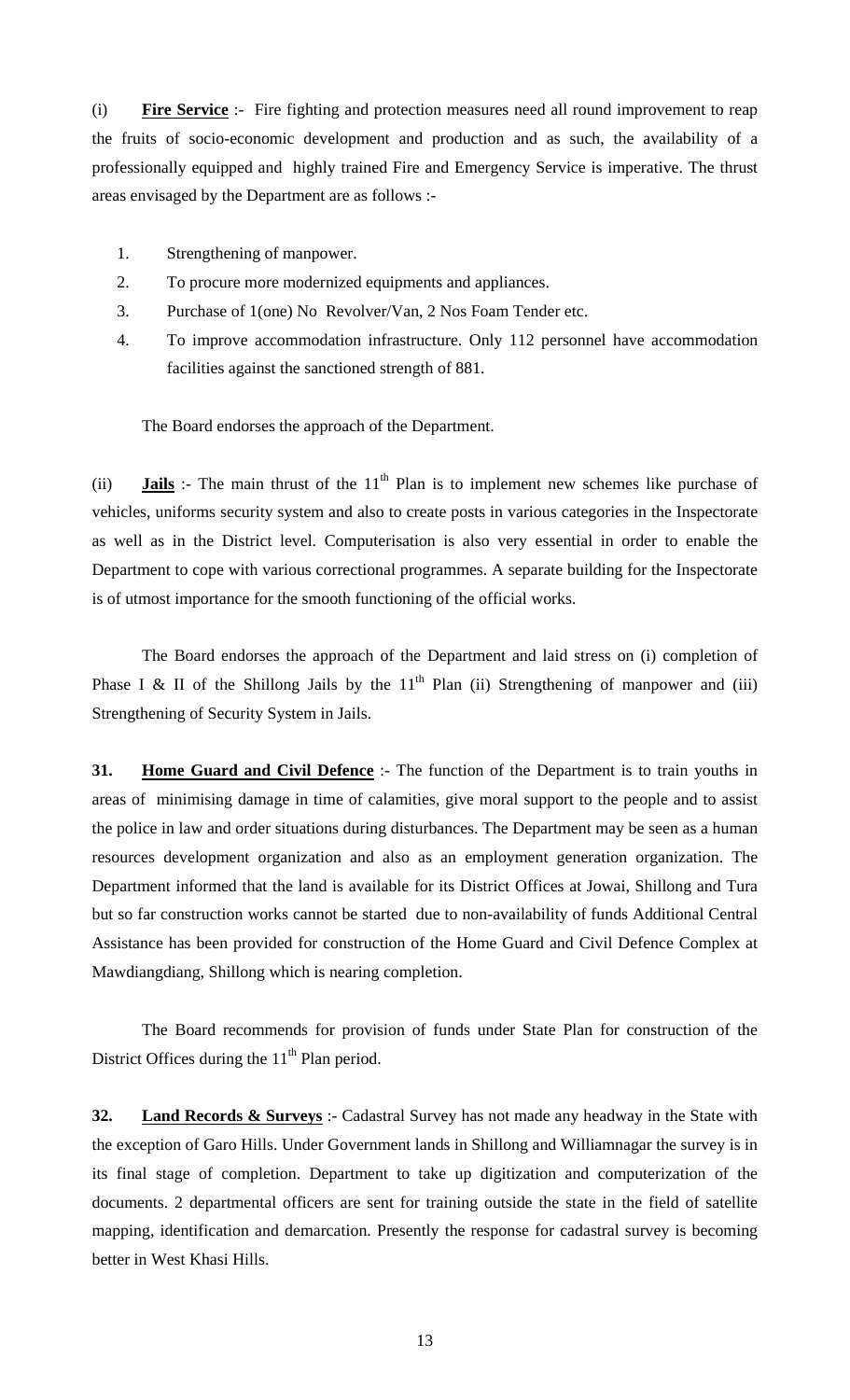The Board advises the Department to intensify its activities during the  $11<sup>th</sup>$  Plan by convergence of activity with other Departments to encourage the people to realize the importance of survey and documentation of their lands.

**33. Food Civil Supplies & Consumer Affairs** :- The Annapurna scheme serves 9263 destitute and old age beneficiaries who are provided with 10 Kg of rice per month. The Antodaya Anna Yojana Scheme provides 35 Kg of rice per month at the subsidized rate of Rs.3 per Kg to 70,200 families.

 In addition to the above two schemes the approach of the Department is to continue the following programmes during the  $11<sup>th</sup>$  Plan.

- 1. Mobile Fair Price Shops.
- 2. Ensure Protection for consumers in the wake of idustrialisation and liberalization of trade barriers.
- 3. Create Consumer Awareness especially among the consumers in the rural areas.

The Board endorses the approach of the Department.

**34. District Council Affairs** :- Protection of the tribals with respect to their social customs, tradition, rich cultural heritage and protection of their land from exploitation, the State Govt. in consultation with Planning Commission is extending grant-in-aid from time to time for small development programmes in areas like approach roads, footpaths, village markets etc. Grants-in-aid is also given for construction of District Councils administrative and functional buildings. The funds available for the 3(three) Autonomous District Councils is in the ratio of 9:8:3 on area-cumpopulation basis.

The Board recommends the Department's approach to the  $11<sup>th</sup>$  Plan. To continue to support the District Councils to enable to carry their functions as provided in the Sixth Schedule of the Constitution.

 The Board noted the presentation made by the Department on the need of decentralization. Department to submit a note on this.

**35. MATI & PETC** :- Training programme covers a large variety of subjects viz., Computer Awareness and IT, Administrative Reforms, State Financial Management, etc. The benefits are improvement in the quality of governance of Goverment employees in terms of (a) Upgradation of skills (b) capacity building of officers/staff at different levels. (c) Exposure to new concepts and techniques in Administration. It was informed that a plot has been allotted at Mawdiangdiang and all Administrative and Hostel Buildings to start construction during the  $11<sup>th</sup>$  Plan. The thrust area is to complete construction of all buildings by the end of the  $11<sup>th</sup>$  Plan.